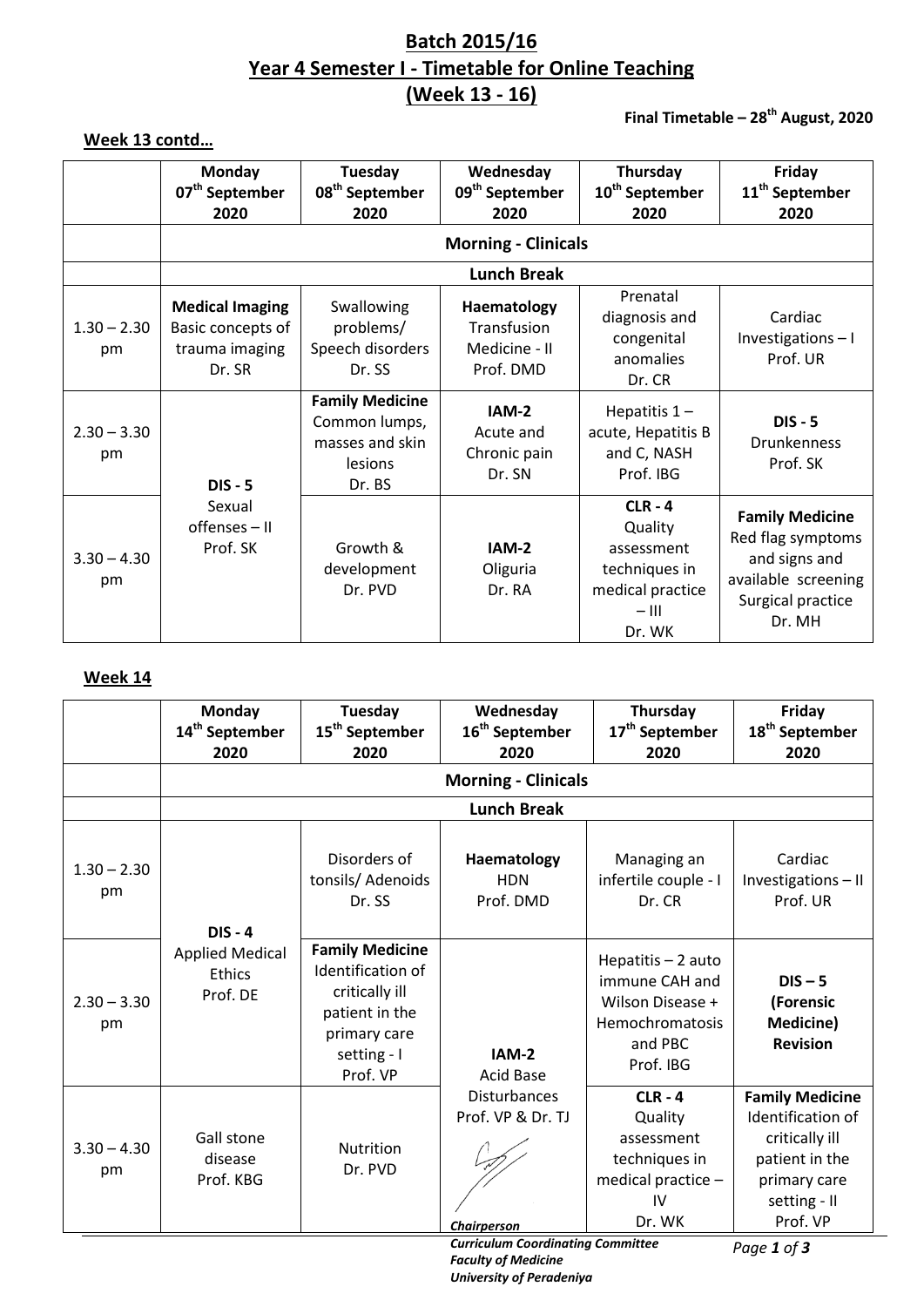|                     | <b>Monday</b><br>21 <sup>st</sup> September<br>2020                                                           | Tuesday<br>22 <sup>nd</sup> September<br>2020                       | Wednesday<br>23 <sup>rd</sup> September<br>2020  | Thursday<br>24 <sup>th</sup> September<br>2020                                                                                 | Friday<br>25 <sup>th</sup> September<br>2020                            |
|---------------------|---------------------------------------------------------------------------------------------------------------|---------------------------------------------------------------------|--------------------------------------------------|--------------------------------------------------------------------------------------------------------------------------------|-------------------------------------------------------------------------|
|                     |                                                                                                               |                                                                     | <b>Morning - Clinicals</b>                       |                                                                                                                                |                                                                         |
|                     |                                                                                                               |                                                                     | <b>Lunch Break</b>                               |                                                                                                                                |                                                                         |
| $1.30 - 2.30$<br>pm | <b>Family Medicine</b><br>Well woman<br>concept-Women's<br>health Care<br>through the life<br>cycle<br>Dr. CR | Snoring/<br>Any other topic -<br>ENT Surgery as a<br>case<br>Dr. SS | Haematology-<br>Revision<br>Prof. DMD            | Managing an<br>infertile couple -<br>Dr. CR                                                                                    | Common valvular<br>disorders<br>Prof. UR                                |
| $2.30 - 3.30$<br>pm | <b>Upper GI bleeding</b><br>Prof. KBG                                                                         | <b>Family Medicine</b><br>Menstrual<br>abnormalities<br>Dr. MCG     | IAM-2<br>Acute<br>confusional<br>state<br>Dr. SP | Inflammatory<br>bowel diseases +<br><b>Functional bowel</b><br>diseases<br>Prof. IBG                                           | <b>Family Medicine</b><br>Post reproductive<br>life/Menopause<br>Dr. CK |
| $3.30 - 4.30$<br>pm | <b>SGL</b>                                                                                                    | Failure to thrive<br>Dr. PVD                                        | IAM-2<br>Fever<br>Prof. SAMK                     | Clinical<br>manifestations<br>pathophysiology<br>investigations<br>and treatment of<br>thyroid disorders<br>$-$ III<br>Dr. JBR | <b>SGL</b>                                                              |

# **Week 16**

| 28 <sup>th</sup> September<br>2020                           | <b>Tuesday</b><br>29 <sup>th</sup> September<br>2020                  | Wednesday<br>30 <sup>th</sup> September<br>2020               | Thursday<br>01 <sup>st</sup> October<br>2020 | Friday<br>02 <sup>nd</sup> October<br>2020            |
|--------------------------------------------------------------|-----------------------------------------------------------------------|---------------------------------------------------------------|----------------------------------------------|-------------------------------------------------------|
|                                                              |                                                                       |                                                               |                                              |                                                       |
|                                                              |                                                                       | <b>Lunch Break</b>                                            |                                              |                                                       |
| <b>Family Medicine</b><br>Contraception<br>Dr. CK            | Family<br><b>Medicine</b><br>Prescribing in<br>pregnancy<br>Dr. CR    | Family<br><b>Medicine</b><br>Care of the<br>Elderly<br>Dr. JP |                                              | Hypertension<br>Prof. UR                              |
| Carcinoma of the<br>pancreas, biliary<br>system<br>Prof. KBG | Family<br><b>Medicine</b><br>Prevention of<br><b>NCDs</b><br>Prof. ST | Peritonitis<br>Prof. KBG                                      | <b>Public</b><br><b>Holiday</b>              | <b>Family Medicine</b><br>Successful ageing<br>Dr. JP |
| <b>Burns</b><br>Dr. MP                                       | <b>SGL</b>                                                            | SGI                                                           |                                              | <b>SGL</b>                                            |
|                                                              |                                                                       |                                                               | <b>Chairperson</b>                           | <b>Morning - Clinicals</b>                            |

*Curriculum Coordinating Committee Faculty of Medicine University of Peradeniya*